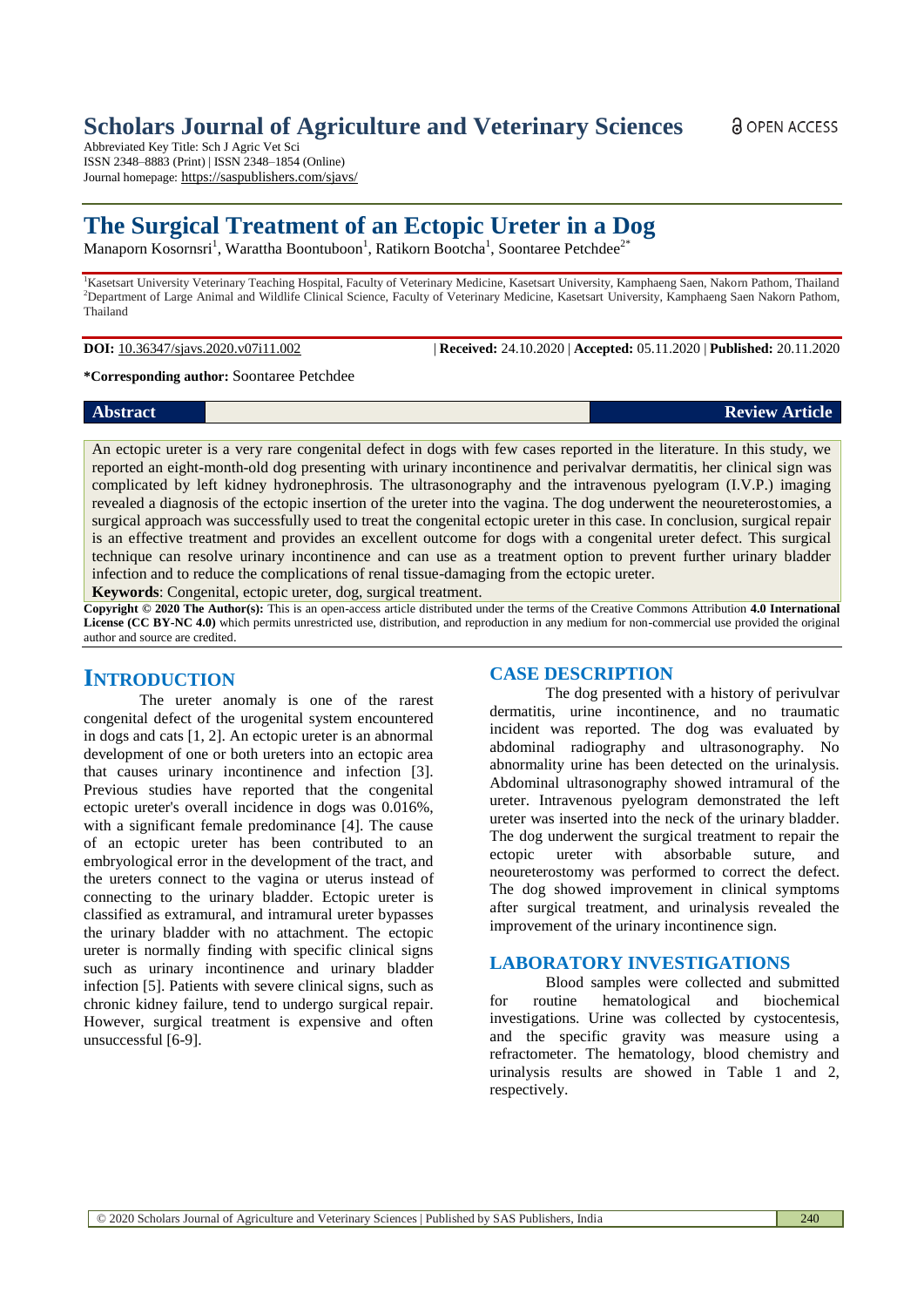| <b>Parameter</b>                         | <b>Before</b> |            | After     | Reference value |
|------------------------------------------|---------------|------------|-----------|-----------------|
|                                          | 13/02/2019    | 28/03/2019 | 7/04/2019 |                 |
| Age                                      | 9 months      |            |           |                 |
| Gender                                   | Female        |            |           |                 |
| <b>Breed</b>                             | Pomeranian    |            |           |                 |
| WBC $(x10^3/uL)$                         | 14.26         | 12.53      | 8.63      | $6 - 17$        |
| RBC $(x10^6/\text{uL})$                  | 6.50          | 5.43       | 5.63      | $5-10$          |
| $HGB (gm\%)$                             | 15.00         | 12.60      | 13.10     | $12 - 18$       |
| PCV $(% )$                               | 47.00         | 40.50      | 41.70     | $30 - 35$       |
| Band neutrophil $(x10^3/\text{uL})$      |               |            |           | $0 - 0.3$       |
| Segmented neutrophil $(x10^3/\text{uL})$ | 72.00         | 65.00      | 65.00     | $2.5 - 11.5$    |
| Lymphocyte $(x10^3/uL)$                  | 21.00         | 24.00      | 65.00     | $1.5 - 4.8$     |
| Monocyte $(x10^3/\text{uL})$             | 7.00          | 8.00       | 3.00      | $1.5 - 13.5$    |
| Eosinophil $(x10^3/uL)$                  |               | 3.00       | 1.00      | $1.0 - 12.5$    |
| Basophil( $x10^3$ /uL)                   |               |            |           |                 |
| BUN (mg%)                                | 20.40         | 25.00      | 15.60     | 15-34           |
| Creatinine (mg%)                         | 0.80          | 0.95       | 0.85      | ${<}1.8$        |
| $ALT$ (U/L)                              | 26            |            |           | 28-76           |

#### **Table-1: Signalment, hematological, and serum biochemical parameters before and after surgical repair**

|  |  | Table-2: Urinalysis (perform by cystocentesis) parameters before and after surgical repair |  |
|--|--|--------------------------------------------------------------------------------------------|--|
|  |  |                                                                                            |  |

| <b>Parameter</b> | <b>Before</b>                      | After                             |
|------------------|------------------------------------|-----------------------------------|
|                  | 28/03/2019                         | 7/04/2019                         |
| Color            | Light yellow                       | Light yellow                      |
| Transparency     | Clear                              | Clear                             |
| Sp.Gr.           | 1.040                              | 1.008                             |
| <b>WBC</b>       | $3+$                               | $2+$                              |
| Nitrite          | $+$                                |                                   |
| pH               | 7                                  | 6                                 |
| Protein          | $+$                                |                                   |
| Glucose          | Normal                             | Normal                            |
| Ketone           |                                    |                                   |
| Urobilirubinogen |                                    |                                   |
| Bilirubin        |                                    |                                   |
| Hb/Blood         | $4+$                               | $2+$                              |
| <b>RBC</b>       |                                    |                                   |
| <b>CRYSTALS</b>  | Calcium oxalate monohydrate 10/hpf | Calcium oxalate monohydrate 1/hpf |
| <b>CELLS</b>     | $Bacterial +$                      | $Bacterial +$                     |
|                  | RBC 100/hpf                        | RBC 20/hpf                        |
|                  | WBC 300/hpf                        | WBC 1/hpf                         |
|                  |                                    | Transitional cell 1/hpf           |

#### **Intravenous Pyelogram**

Contrast radiography using intravenous pyelogram can use to support the diagnosis of ectopic ureter. The radiographic image such as the dilated,

massive enlarged and tortuous ureter is noted to bypass urinary bladder was observed. The dog was subjected to contrast radiographic image evaluation as shown in Figure-1.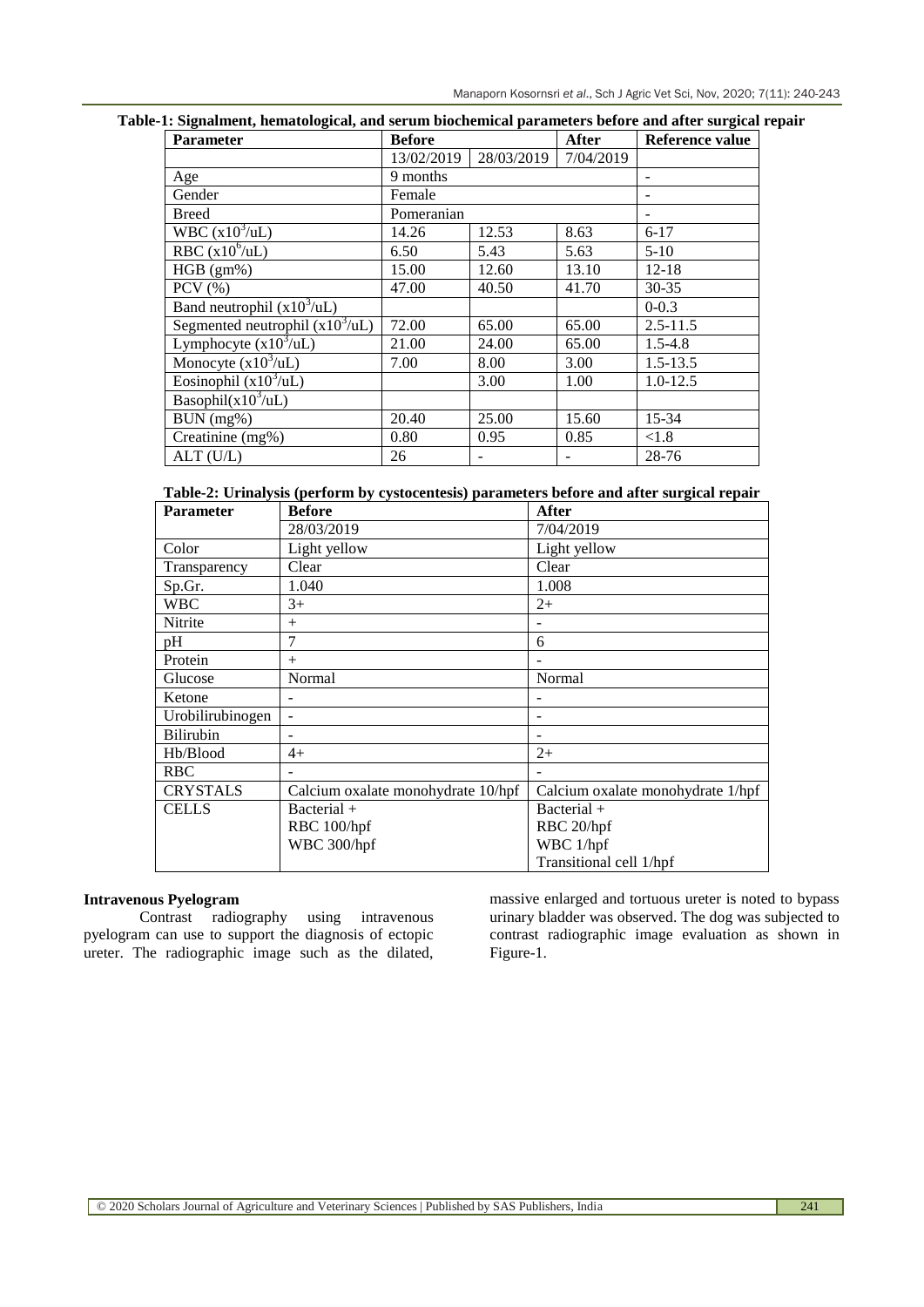

**Fig-1: Lateral radiograph of intravenous pyelogram, the image is taken early after the iodine contrast administration, the arrows identified contrast opacified of the ectopic ureter that bypasses the urinary bladder**

#### **Abdominal Ultrasonography**

The patient underwent an abdominal ultrasonography by using a General Electric ultrasound system to check the ureter. The measurement was performed in a sagittal view in a lateral recumbent position with no sedation. Ultrasonography was evaluated before and after surgical repair by one skillful sonographer. Ultrasonographic images were captured and stored for offline analysis. The ultrasonography finding showed the enlarged ureter that is identified at the dorsal of urinary bladder (Figure-2).



**Fig-2: The ultrasonography finding show the image of the ectopic left ureter passing along the dorsal aspect of the bladder neck towards the pelvis. The dilation of the ureter can be seen as a thin-walled oval structure with anechoic content lying at the trigone (arrow)**

#### **Surgical Treatment**

Dog was pre-medicated with fentanyl (50 mcg/kg), and then followed by alfaxalone (1 mg/kg) for induction. The anesthesia was maintained by isoflurane with 2-5% concentration. A limb lead electrocardiogram was used to determine the cardiac rhythm. Surgical repair was done by double ligating the ectopic ureter and transected at its insertion. The defected ureter was corrected with neoureterostomy to reimplant the ureter into the bladder at the trigone region. After the ureter defect correction, the skin was sutured with surgical nylon and the Foley urethral catheter was placed.

#### **Evaluation**

Patients showed incontinent urine and hematuria after surgical repair. The hematological examination in the dog revealed mild anemia with normal packed cell volume (PCV) and platelet count, an increased number of white blood cells characterized by leukocytosis. The biochemical blood profiles were normal, as shown in Table 1. After surgical repair, the new orifice's urine flow was seen, and the urethral catheter was removed 48 hours post-operatively. The dog was observed to void normally with occasionally dribbling. Evaluations, such as a urinalysis, were performed to evaluate the infection. At 2-82 months of post-operation, the dog has reported urinary